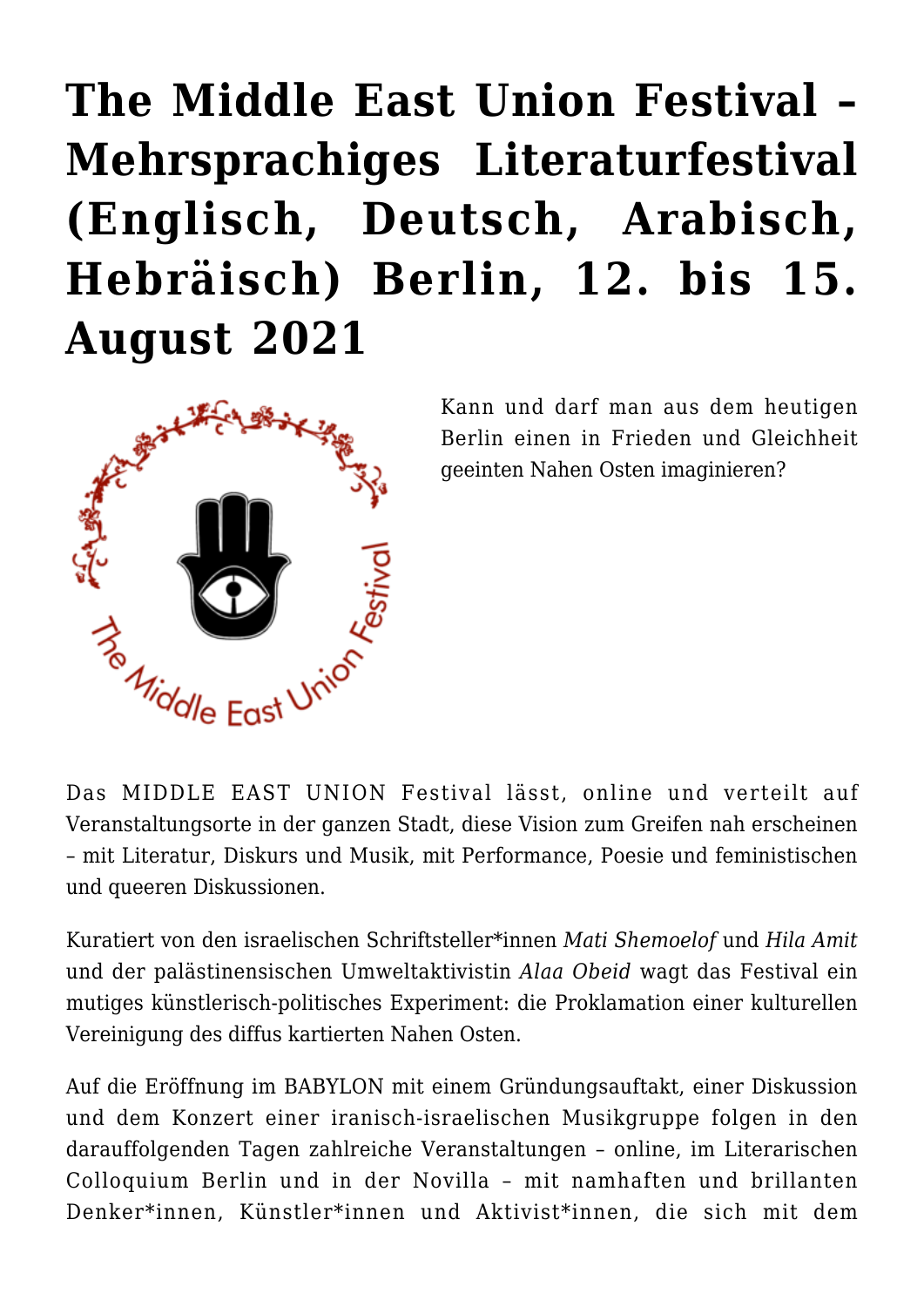Grundgedanken des Projekts kreativ auseinandersetzen: *Yehouda Shenhav-Sharabani, Ella Shohat, Amro Ali, Amina Maher, Udi Aloni, Maryam Abu Khaled, Nael Eltoukhy, Steve Sabella* und viele mehr haben der Teilnahme zugesagt.

Das musikalische Programm – mit den Ensembles von *Sistanagila, Eden Cami* und das Kayan Project oder *Rasha Nahas* mit Band – bietet die Möglichkeit, eine gemeinsame Zukunftsvision auch rhythmisch und melodisch zu erkunden. Das besondere Highlight des Festivals ist ein Konzert religiöser jüdischarabischer Musiktraditionen mit dem Kantor *Assaf Levitin* und dem Ud-Spieler *Mazen Ragheb Mohsen* in der Synagoge am Fraenkelufer.

Bietet die kulturelle Zukunftsvision des MIDDLE EAST UNION Festivals eine Antwort auf die verhärteten Fronten und heutigen Konfliktlinien? Und wie könnte sie über die Utopie hinaus zur Wirklichkeit werden? Finden Sie es mit uns heraus!

Für weitere Informationen und das vollständige Programm: <https://middle-east-union.de/>

## *The MIDDLE EAST UNION Festival*

c/o Berliner Literarische Aktion e.V., Kastanienallee 2, 10435 Berlin info@berliner-literarische-aktion.de, www.berliner-literarische-aktion.de Kurator\*innen: Hila Amit, Mati Shemoelof, Alaa Obeid Projektleitung: Martin Jankowski CEO: Lars Jongeblod Pressekontakt: Birger Hoyer ([presse@middle-east-union.de\)](mailto:presse@middle-east-union.de)

Ein Projekt der Berliner Literarischen Aktion nach einem Konzept von Hila Amit und Mati Shemoelof, gefördert durch den Hauptstadtkulturfonds.

*The MIDDLE EAST UNION Festival –* Multilingual Literature Festival (English, German, Arabic, Hebrew) Berlin, August 12th – 15th, 2021

Can and may we imagine a Middle East unified in peace and equality, in presentday Berlin? The MIDDLE EAST UNION Festival makes this vision seem within reach – with literature, discussions, and music, with performance, poetry and feminist and queer discussions, featured online and scattered across venues throughout the city.

Curated by the Israeli writers *Mati Shemoelof* and *Hila Amit* and the Palestinian